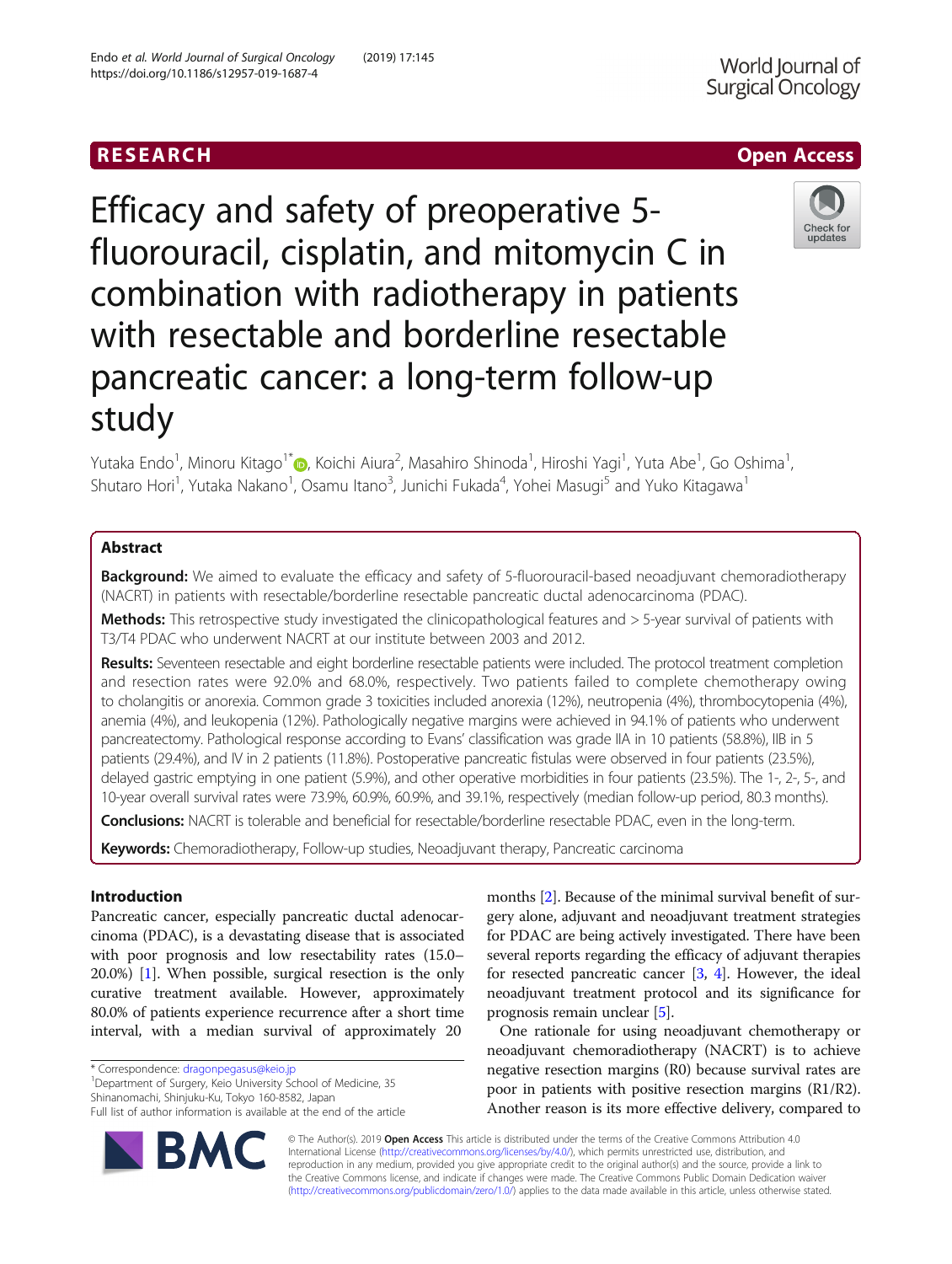adjuvant chemotherapy, without potential delays caused by surgical complications. The proposed benefits of chemoradiotherapy in pancreatic cancer are local disease control and improved rates of complete resection  $[6-8]$  $[6-8]$  $[6-8]$  $[6-8]$  $[6-8]$ . Katz et al. [[9\]](#page-6-0) reported that preoperative chemoradiotherapy was associated with a median survival of 40 months in resected patients. However, the overall survival (OS) benefits of NACRT remain unclear.

We have administered NACRT using 5-fluorouracil (5-FU), cisplatin, and mitomycin C in combination with radiotherapy since the early 2000s. The rationale for our regimen was that there were several reports concerning to the anti-tumor effect of mitomycin C and cisplatin in the combination of 5-FU  $[10, 11]$  $[10, 11]$  $[10, 11]$ . However, there have been no reports concerning the long-term effects of NACRT for PDAC. Therefore, we aimed to evaluate the short-term safety and long-term efficacy of NACRT for potentially resectable PDAC in a long-term follow-up study.

# Methods

Twenty-five patients who underwent NACRT and subsequent surgery at Keio University Hospital (Tokyo, Japan) between May 2003 and August 2012 were retrospectively analyzed to evaluate the efficacy and safety of NACRT. NACRT was selectively administered to a limited number of patients with T3/T4 PDAC according to the Tumor-Node-Metastasis classification, seventh edition, who agreed with this treatment. In addition, selected patients had a performance status of 0–1, were 20–80 years of age, and had adequate organ function (defined by no abnormal laboratory findings for chemotherapy). Prior to NACRT and surgery, all patients underwent staging investigations to examine evidence of distant metastasis by contrast-enhanced computed tomography (CT) or magnetic resonance imaging. Preoperative cytologic confirmation was not mandatory if the patients' lesions were highly suspected to be pancreatic cancer. PET scan and laparoscopy were not used for staging. We conducted a retrospective observational study and used the "opt-out" method as a way to obtain informed consent from patients. The study was approved by the Human Experimentation Committee of our institution (no. 20120279).

The NACRT regimen consisted of a combination of 4 cycles of chemotherapy (continuous administration of 5-FU; cisplatin on day 5, 12, 19, and 26; mitomycin C on day 6, 13, 20, and 27; and heparin infusion) and radiotherapy (planned total dose, 40.0 Gy of external beam radiation therapy [40.0 Gy per 20 fractions]). After completing NACRT, patients underwent restaging CT to determine resectability. Approximately 1–2 weeks after completing NACRT, patients without evidence of disease progression and who were medically fit were taken into the operating room for subsequent curative surgery. All adverse events experienced during the study were recorded and graded according to the National Cancer Institute Common Terminology Criteria for Adverse Events (version 4.0). Radiological responses in patients who underwent NACRT were evaluated by CT using the Response Evaluation Criteria in Solid Tumors [[12\]](#page-6-0).

Surgery, which included pylorus-preserving or subtotal stomach-preserving pancreatoduodenectomy or distal pancreatectomy accompanied by extensive lymphatic and connective tissue clearance in combination with or without postoperative liver perfusion chemotherapy and adjuvant chemotherapy, was performed as described previously [\[13](#page-6-0)]. The postoperative morbidity rate included all complications following surgery (classified according to the Clavien-Dindo classification  $[14]$ ) up to the day of discharge. A postoperative pancreatic fistula (POPF) was defined according to the criteria of the International Study Group on Pancreatic Fistula [\[15](#page-6-0)], and delayed gastric emptying was defined according to the criteria of the International Study Group of Pancreatic Surgery [[16\]](#page-6-0). A POPF of grade B/C was considered a clinically significant complication.

Pathological responses in patients who underwent NACRT were evaluated based on the proportion of residual viable tumor cells according to the classification proposed by Evans et al. [\[17\]](#page-6-0). Pathological data obtained also included the Tumor-Node-Metastasis classification, the surgical margin status, the presence or absence of microscopic lymphovascular and perineural invasion, the tumor differentiation, and the presence or absence of major vascular invasion. The surgical margin represented either the pancreatic or bile duct stump or the dissected plane around the pancreas. If viable microscopic cancer cells were detected at the edge of these sites, the surgical margin status was considered positive [\[18,](#page-6-0) [19](#page-6-0)].

After surgical resection of the PDAC, each patient received the standard postoperative follow-up. Recurrence was defined by definitive evidence of recurrence, which was confirmed with radiographic findings, with or without elevated serum cancer antigen 19-9 levels. Physical examinations, toxicity assessments, complete blood cell counts, serum chemistry profiles, and chest-abdominal CT scans were performed approximately every 4–6 months for the first 12 months and every 6 months thereafter.

## Statistical analyses

Survival curves were plotted using the Kaplan-Meier method and compared using the log-rank test. OS was defined as the time interval between the date of commencing preoperative therapy and the date of death from any cause or last follow-up. For patients who underwent surgical resection, recurrence-free survival was defined as the time interval between the date of surgery and the date of first recurrence (local, distant, or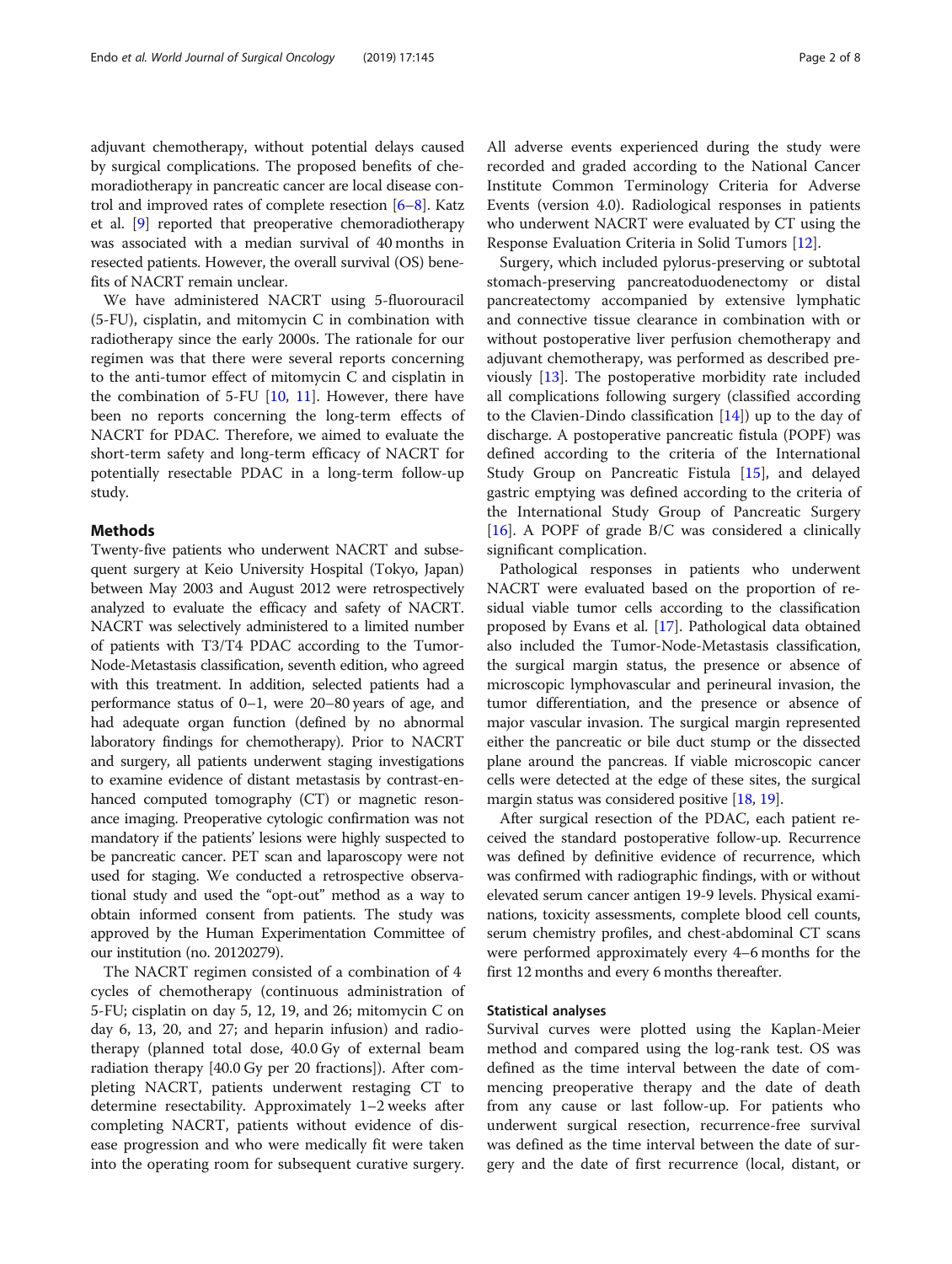both) or death, whichever occurred first. All statistical analyses were conducted using JMP 12 (SAS Institute Inc., Cary, NC, USA).

# Results

# Clinical characteristics

Table 1 summarizes the patients' clinical characteristics before the commencement of NACRT. Twenty-five patients with potentially resectable  $(n = 17)$  or borderline resectable  $(n = 8)$  pancreatic cancer were investigated. The eight borderline resectable patients included six patients with portal vein invasion and two patients with arterial abutment.

## Treatment responses

The radiological responses to NACRT are shown in Fig. [1.](#page-3-0) The waterfall plot of the maximum percentage change of the primary site from baseline during NACRT identified 16 patients (16/25, 64.0%) with stable disease, 5 patients (5/25, 20.0%) with partial response, and 4 patients (4/25, 16.0%) with progressive disease. Four patients with progressive disease, who developed liver metastases that were detected during preoperative assessment with multidetector CT and surgery, did not

| <b>Table 1</b> Patients' characteristics |  |
|------------------------------------------|--|
|------------------------------------------|--|

| Characteristic                     | Patients ( $n = 25$ ) |
|------------------------------------|-----------------------|
| Age (years), median (range)        | $66(51-80)$           |
| Tumor size (mm), median (range)    | 28 (12-40)            |
| Sex, n (%)                         |                       |
| Male                               | 16 (64.0)             |
| Female                             | 9(36.0)               |
| Primary tumor location, n (%)      |                       |
| Head/neck                          | 18 (72.0)             |
| Body                               | 6(24.0)               |
| Tail                               | 1(4.0)                |
| NCCN resectability, $n$ (%)        |                       |
| Resectable                         | 17 (68.0)             |
| Borderline resectable              | 8(32.0)               |
| <b>BR-PV</b>                       | 6(24.0)               |
| BR-A                               | 2(8.0)                |
| Completion of NACRT, n (%)         | 23 (92.0)             |
| Completion of RT, n (%)            | 25 (100.0)            |
| Completion of $CT$ , n $(\%)$      | 23 (92.0)             |
| Resection rate, n (%)              | 17 (68.0)             |
| Reason for protocol failure, n (%) |                       |
| Cholangitis                        | 1(4.0)                |
| Neutropenia                        | 1(4.0)                |

Abbreviations: CT chemotherapy, NACRT neoadjuvant chemoradiotherapy, NCCN National Comprehensive Cancer Network, BR-PV borderline resectableportal vein, BR-A borderline resectable-artery, RT radiotherapy

undergo resection. Two patients with macroscopic peritoneal dissemination during surgery did not undergo resection. One patient with local disease progression underwent gastrojejunal bypass surgery. One patient with reduced performance status did not undergo resection.

Of the 17 patients (17/25, 68.0%) who underwent tumor resection, 13 (13/17, 76.4%) patients underwent pancreatoduodenectomy and 4 (4/17, 23.5%) patients underwent distal pancreatectomy. None of the patients underwent total pancreatectomy. Portal vascular resection was performed in four patients (4/17, 23.5%). None of the patients underwent hepatic or celiac artery resection. The median operative time for pancreatoduodenectomy was 678 (range, 372–1032) min, with a median estimated blood loss of 785.0 (range, 120.0–2390.0) mL. The median operative time for distal pancreatectomy was 437 (range, 387–648) min, with a median estimated blood loss of 217.5 (range, 100.0–1210.0) mL.

# Toxicity and complications during NACRT and subsequent surgery

NACRT-related toxicities are summarized in Table [2](#page-3-0). During NACRT, there was no NACRT-related mortality. Grade 3 neutropenia, leukopenia, anemia, thrombocytopenia, and anorexia occurred in zero, three, one, zero, and two patients, respectively. The protocol treatment completion and resection rates were 92.0% (23/25) and 68.0% (17/25), respectively (Table 1). Two patients failed to complete chemotherapy owing to cholangitis (1/25, 4.0%) or anorexia (1/25, 4.0%). All patients received the planned dose of radiotherapy. Among the 17 patients who underwent resection, clinically significant POPFs were observed in 4 patients (4/ 17, 23.5%), delayed gastric emptying was observed in 1 patient (1/17, 5.9%), and other operative morbidities (Clavien-Dindo grade IIIA or higher) were observed in 4 patients (4/17, 23.5%). None of the patients required further surgery. Furthermore, 8 of the patients who underwent resection (8/17, 47.0%) received portal vein infusion for 4 weeks immediately after surgery, 2 (2/17, 11.8%) patients received adjuvant chemotherapy (5-FU, etc.), and 5 (5/17, 29.4%) patients received both.

## Pathological findings of NACRT

The pathological findings in the 17 patients who underwent resection are summarized in Table [3.](#page-4-0) Pathological evaluation revealed that all patients had PDAC. Five patients had node-positive disease, and two patients had portal vein invasion. None of the patients had major arterial invasion. Pathological response according to Evans' classification was grade IIA in 10 patients (10/17, 58.8%), IIB in 5 patients (5/17, 29.4%), and IV in 2 patients (2/17, 11.8%).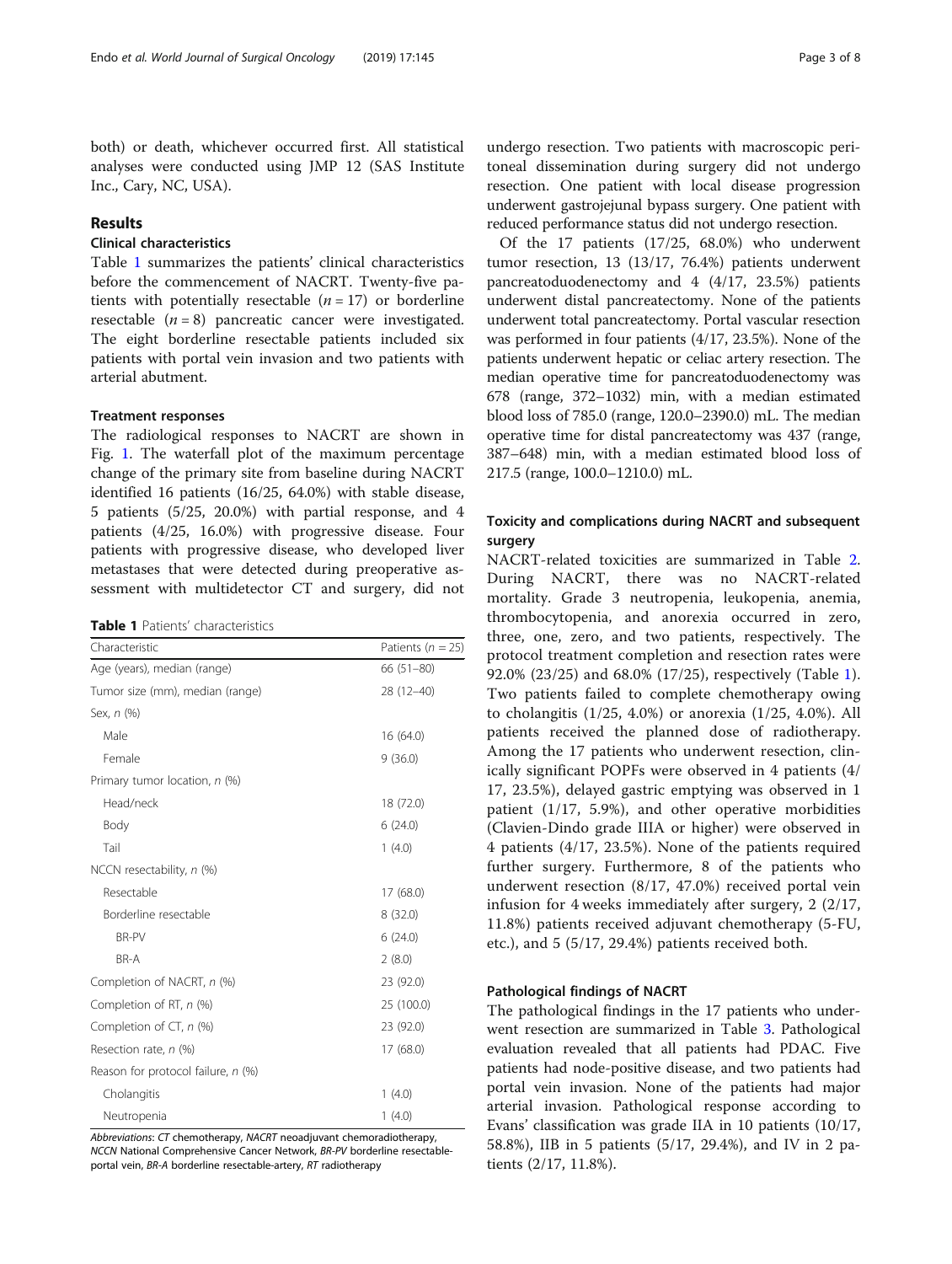<span id="page-3-0"></span>

|  |  | <b>Table 2</b> Toxicity profiles |  |
|--|--|----------------------------------|--|
|--|--|----------------------------------|--|

| Toxicity            | Grade (CTCAE v4.0) |                |                |                |                |                |
|---------------------|--------------------|----------------|----------------|----------------|----------------|----------------|
|                     | $\mathbf{1}$       | $\overline{2}$ | 3              | $\overline{4}$ | All            | G3             |
| Hematological       |                    |                |                |                |                |                |
| Leukopenia          | 1                  | 12             | 3              | $\Omega$       | 16             | 3              |
| Neutropenia         | $\Omega$           | $\overline{2}$ | $\Omega$       | $\Omega$       | $\overline{2}$ | 0              |
| Anemia              | 4                  | $\overline{2}$ | 1              | $\Omega$       | $\overline{7}$ | 1              |
| Thrombocytopenia    | 0                  | 1              | 0              | 0              | 1              | 0              |
| Non-hematological   |                    |                |                |                |                |                |
| Elevated creatinine | $\Omega$           | 0              | $\Omega$       | $\Omega$       | $\Omega$       | 0              |
| Elevated AST/ALT    | $\overline{2}$     | $\Omega$       | $\Omega$       | $\Omega$       | $\overline{2}$ | 0              |
| Hyperbilirubinemia  | 0                  | 0              | 0              | $\Omega$       | $\Omega$       | 0              |
| Hyponatremia        | $\overline{2}$     | $\Omega$       | $\Omega$       | $\Omega$       | $\mathfrak{D}$ | $\Omega$       |
| Alopecia            | $\Omega$           | $\Omega$       | $\Omega$       | $\Omega$       | $\Omega$       | 0              |
| Anorexia            | 3                  | $\mathfrak{D}$ | $\overline{2}$ | $\Omega$       | 7              | $\overline{2}$ |
| Constipation        | 0                  | 0              | 0              | $\Omega$       | $\Omega$       | 0              |
| Diarrhea            | $\Omega$           | $\Omega$       | $\Omega$       | $\Omega$       | $\Omega$       | $\Omega$       |
| Edema               | $\Omega$           | $\Omega$       | $\Omega$       | $\Omega$       | $\Omega$       | $\Omega$       |
| Fever               | $\Omega$           | $\Omega$       | 0              | 0              | $\Omega$       | 0              |
| Nausea              | $\Omega$           | $\Omega$       | $\Omega$       | $\Omega$       | $\Omega$       | 0              |
| Rash                | $\Omega$           | 0              | 0              | $\Omega$       | $\Omega$       | 0              |
| Stomatitis          | $\Omega$           | $\Omega$       | $\Omega$       | $\Omega$       | $\Omega$       | $\Omega$       |
| Vomiting            | $\overline{0}$     | 0              | 0              | 0              | 0              | 0              |

Abbreviations: AST aspartate aminotransferase, ALT alanine aminotransferase, CTCAE Common Terminology Criteria for Adverse Events, G grade, v version

## Survival analyses

The 1-, 2-, 5-, and 10-year OS rates for all patients combined were 73.9%, 60.9%, 60.9%, and 39.1%, respectively, with a median follow-up period of 80.3 (range, 2.6– 145.0) months. The 1-, 2-, 5-, and 10-year survival rates for the resected cases were 82.3%, 76.5%, 76.5%, and 49.2%, respectively, for OS and 64.7%, 58.8%, 52.9%, and 19.6%, respectively, for recurrence-free survival (Fig. [2](#page-5-0)a– b). Recurrence was noted in 10 (52.9%) of the 17 patients who underwent resection. Patterns of recurrence included distant metastasis in seven patients (70.0%), local recurrence in two patients (20.0%), and remnant pancreatic cancer in one patient (10.0%). Ten patients (10/25, 40.0%) survived for  $\geq$  5 years; four patients (4/25, 16.0%) survived for > 5 years without any signs of recurrence.

# **Discussion**

This study is the first to evaluate the short-term safety and long-term efficacy of NACRT using 5-FU, cisplatin, and mitomycin C in combination with radiotherapy for 5 years or more. We observed a relatively high survival rate after subsequent surgery with low toxicity. The overall toxicity profile of this regimen was fully acceptable without any grade 4 toxicities. However, the incidence of postoperative complications, especially POPF grade B/C (4/17, 23.5%), was relatively high compared to that of previous reports [\[20](#page-6-0), [21](#page-6-0)], which demonstrated an 11–17% rate of POPF. There is one potential explanation for this finding. Compared to the early 2000s when the operation in this analysis was performed, there has been notable progress in the pancreatic anastomosis procedure and in both intra- and postoperative management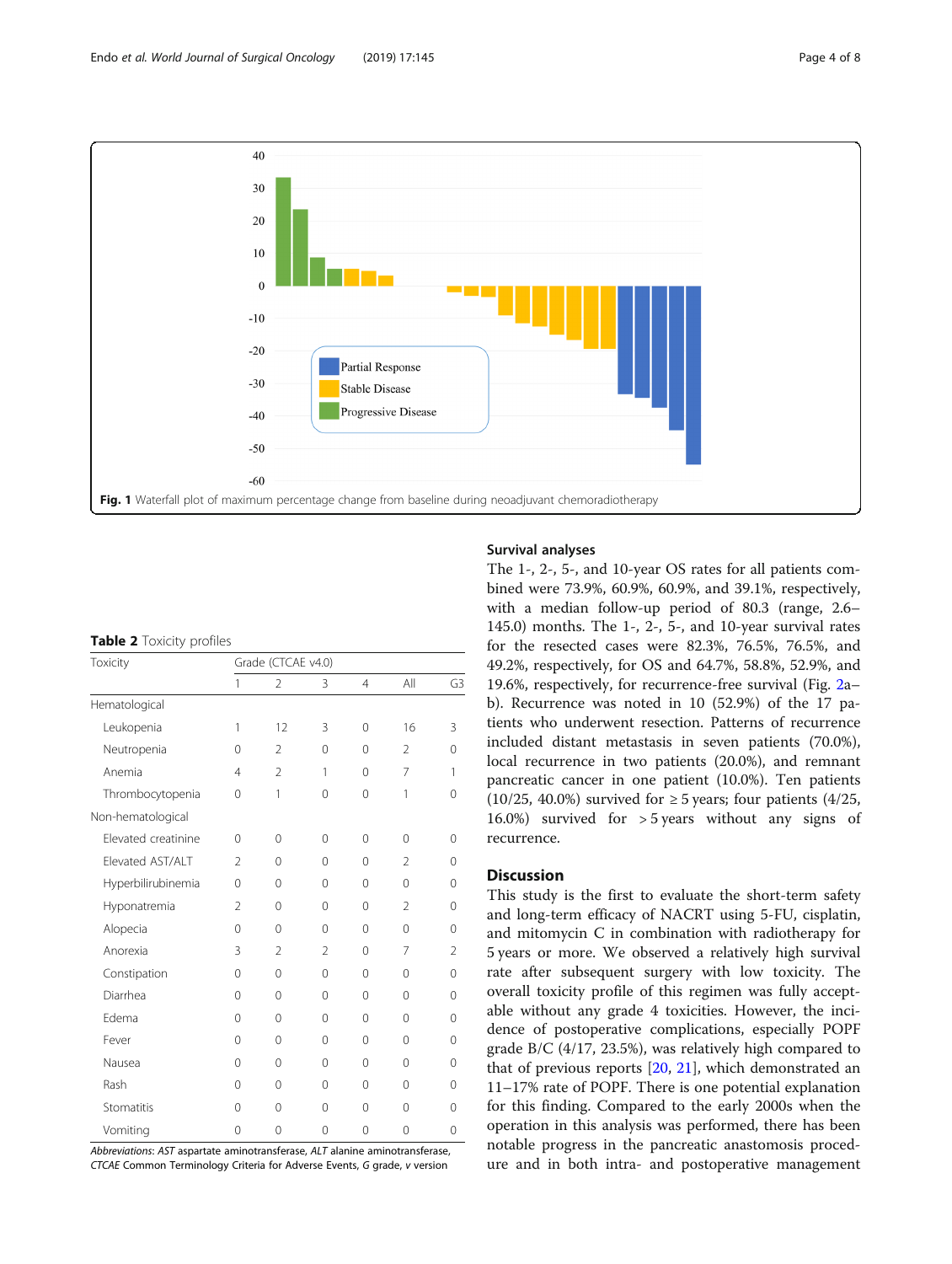<span id="page-4-0"></span>Table 3 Pathological characteristics

| Characteristic                                | Patients ( $n = 17$ ) |
|-----------------------------------------------|-----------------------|
| Histology (PDAC), n (%)                       | 17 (100.0)            |
| T stage, $n$ (%)                              |                       |
| T <sub>0</sub>                                | 0(0.0)                |
| Tis                                           | 0(0.0)                |
| T1                                            | 4(23.5)               |
| T <sub>2</sub>                                | 1(5.9)                |
| T <sub>3</sub>                                | 12 (70.6)             |
| N stage, $n$ (%)                              |                       |
| N <sub>0</sub>                                | 12 (70.6)             |
| N <sub>1</sub>                                | 5(29.4)               |
| TNM stage, n (%)                              |                       |
| 0                                             | 0(0.0)                |
| IA                                            | 3(17.6)               |
| IB                                            | 1(5.9)                |
| IIА                                           | 8(47.1)               |
| <b>IIB</b>                                    | 5(29.4)               |
| Negative microscopic resection margins, n (%) |                       |
| R <sub>0</sub>                                | 16 (94.1)             |
| R1                                            | 1(5.9)                |
| Differentiation, n (%)                        |                       |
| Well-moderate                                 | 6(35.3)               |
| Moderate-poor                                 | 10 (58.8)             |
| Other                                         | 1(5.9)                |
| Portal vein invasion status, n (%)            | 2(11.8)               |
| Microscopic lymphovascular invasion, n (%)    | 8(47.1)               |
| Microscopic perineural invasion, n (%)        | 5(29.4)               |
| Evans' classification, n (%)                  |                       |
| I                                             | 0(0.0)                |
| <b>IIA</b>                                    | 10 (58.8)             |
| <b>IIB</b>                                    | 5(29.4)               |
| $\parallel$                                   | 0(0.0)                |
| IV                                            | 2(11.8)               |

Abbreviations: PDAC pancreatic ductal adenocarcinoma, TNM tumor-node-metastasis

[[22\]](#page-6-0). These recent advances may account for the discrepancy between the POPF rate in our study and those of our recent surgical results.

Since we had followed the patients analyzed in this study for > 5 years, we were able to calculate actual 5-year survival rates. In the present study, 10 patients (10/25, 40.0%) survived for  $\geq$  5 years and 4 patients (4/25, 16.0%) survived for > 5 years without any signs of recurrence. Compared to previous studies [\[23](#page-6-0)–[25](#page-7-0)], the actual 5-year survival rates in our study seemed to be favorable. Moreover, there were no late adverse effects of NACRT (e.g., secondary tumorigenesis, endocrinological disturbance, or

retroperitoneal fibrosis). Studies evaluating long-term follow-up after pancreatectomy and NACRT are scarce. In the present study, we have shown that NACRT is a potent and safe strategy for treating patients with PDAC, even in the long-term. There may be several reasons for this. First, the present study [\[26\]](#page-7-0) included two patients who experienced complete remission and achieved 5-year survival. There have been several reports [\[27,](#page-7-0) [28\]](#page-7-0) of pathological complete remission with neoadjuvant therapy, such as 5- FU- and gemcitabine-based regimens with or without radiotherapy, in patients with PDAC, with rates of 3.3% and 7.0%, respectively. Pathological tumor response in post-therapy specimens may be used as a successful surrogate for longer recurrence-free survival in patients with resectable PDAC. Mellon et al. [\[29\]](#page-7-0) recently demonstrated that patients with pathological complete response had superior outcomes. Secondly, we adopted postoperative portal vein infusion chemotherapy as described previously [[13](#page-6-0)]. Therefore, owing to a combination of NACRT and portal vein infusion chemotherapy, we could control the major causes of treatment failure (i.e., local recurrence and liver metastasis). This hypothesis is supported by our previous report [[30](#page-7-0)] concerning clinical variables associated with > 5-year survival after pancreatectomy and identifying both NACRT and portal vein infusion chemotherapy as positive prognostic factors. Also, both NACRT and portal vein infusion regimens included heparin, which is suspected to have anti-tumor activity, according to the previous studies [\[31\]](#page-7-0). Therefore, heparin might add an anti-malignant effect. Lastly, the number of patients with positive lymph node metastasis was relatively low (5/17, 29.4%), so this contributed to the better outcome of this study. A recent systematic review of the association between neoadjuvant therapy and its pathological characteristics demonstrated a beneficial effect of lower rate of lymph node metastasis [\[32](#page-7-0)].

Previous studies concerning 5-FU-based NACRT have been published [\[17](#page-6-0), [33](#page-7-0)–[36\]](#page-7-0). According to these studies, the resection rate is approximately 60.0–80.0% and the proportion of patients who achieve complete response is approximately 0.0–8.0%. Therefore, data on the resection rate and histopathological assessment of NACRT effects with 5-FU, cisplatin, and mitomycin C suggest that our strategy is as effective as those previously reported [[17](#page-6-0), [33](#page-7-0)–[36\]](#page-7-0). However, the resection rate was relatively low compared to recently published reports of patients receiving NACRT [\[21](#page-6-0), [37](#page-7-0)]. This could primarily be because the detection ability of the CT scan at the time of the present study was inaccurate, meaning that small metastatic lesions could not be detected on initial workup. Positron emission tomography-CT or gadoxetic acid-enhanced magnetic resonance imaging is now available in the clinical setting, enabling clinicians to distinguish more precisely between patients with and without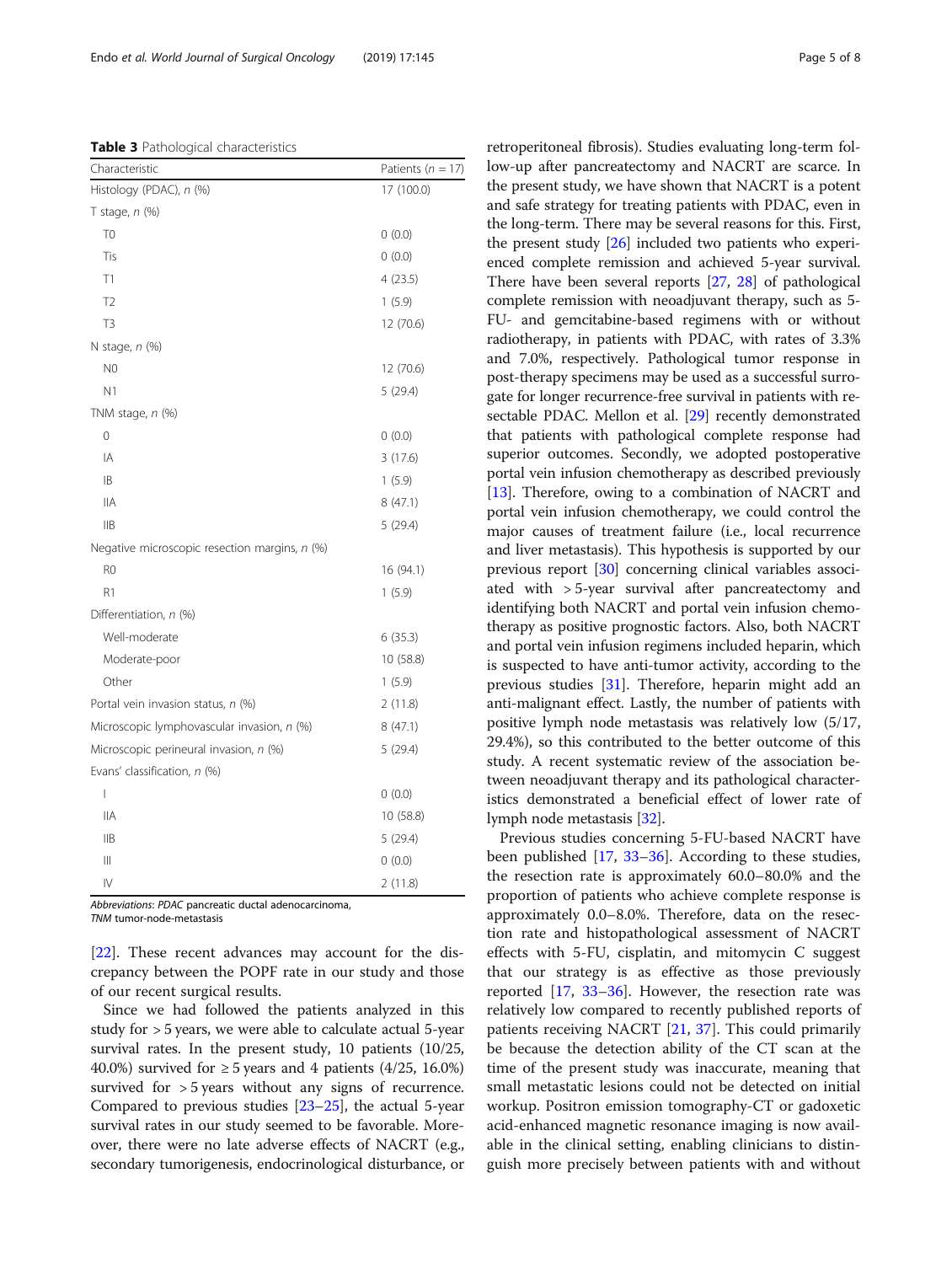<span id="page-5-0"></span>

metastatic disease. However, considering this transition in radiographic modality, there is still room for improvement in our NACRT regimen. Recent studies [[38,](#page-7-0) [39](#page-7-0)] have demonstrated that more active combinations, such as FOLFIRINOX (leucovorin, 5-FU, irinotecan, and oxaliplatin) or gemcitabine and nab-paclitaxel, have strong anti-tumor effects. Therefore, these may be candidates for improving preoperative therapy and resection rates.

This study has several limitations. First, the study was retrospective in nature and had a single-center design; therefore, the results lacked external validity. Second, the number of enrolled patients was limited. Third, there is a possibility that our analyzed patients had indolent

diseases, and therefore, our relatively favorable survival rate might be affected by selection bias. Therefore, this study was not designed to prove the survival benefit of NACRT. Further, multicenter studies with proper patient selection and larger sample sizes are warranted to achieve a robust conclusion.

In conclusion, preoperative administration of 5-FU, cisplatin, and mitomycin C in combination with radiotherapy is well tolerated and safe. This is the first study to evaluate the efficacy and safety of NACRT using 5-FU, cisplatin, mitomycin C, and heparin in combination with radiotherapy in the long-term. Our protocol achieved a relatively high survival rate after subsequent surgery.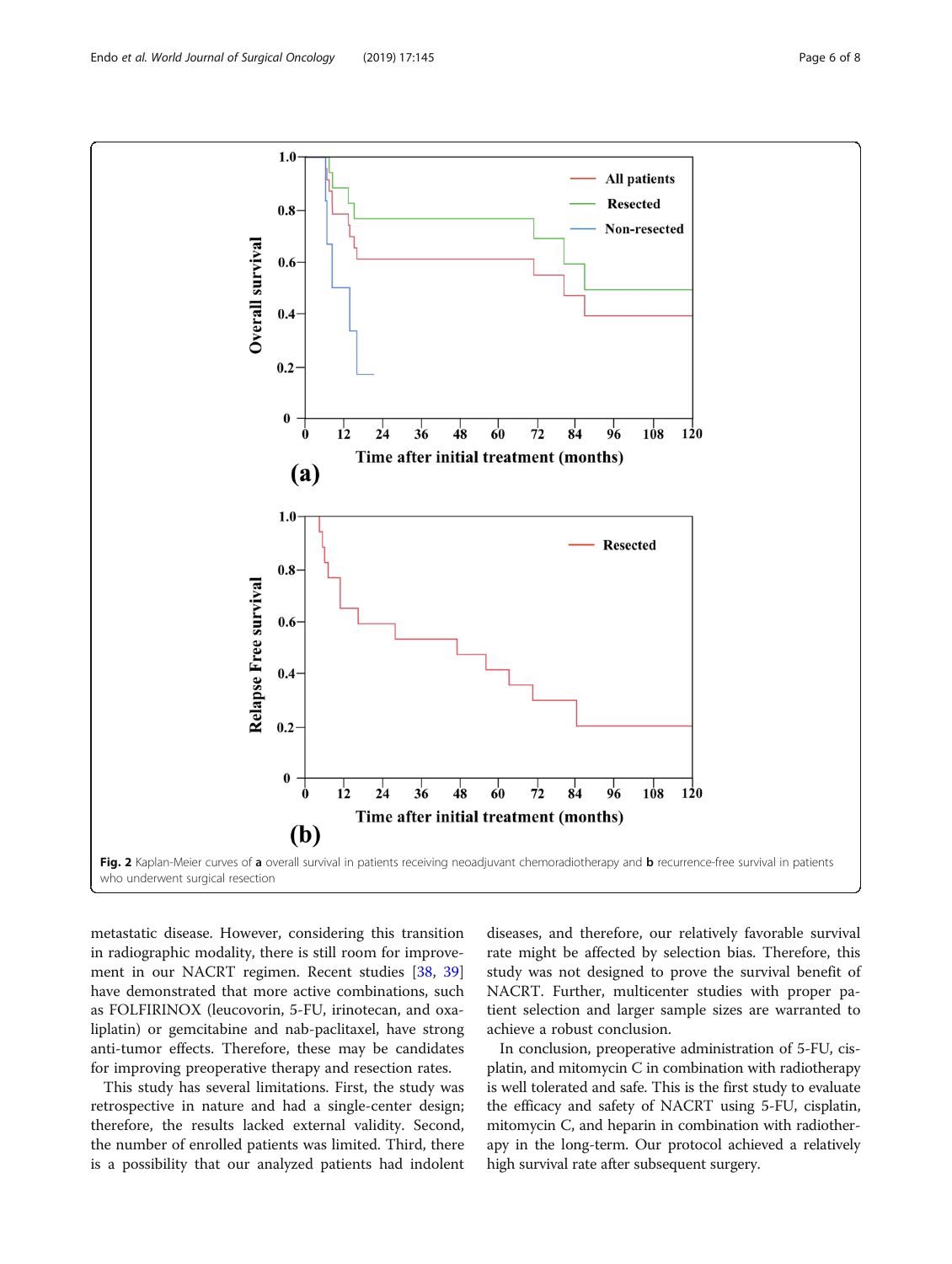## <span id="page-6-0"></span>Abbreviations

NACRT: Neoadjuvant chemoradiotherapy; PDAC: Pancreatic ductal adenocarcinoma; POPF: Postoperative pancreatic fistula

#### Acknowledgements

We would like to thank Editage ([https://www.editage.com/\)](https://www.editage.com/) for the English language editing.

## Authors' contributions

YE, MK, and KA participated in the research design. YE, MK, MS, HY, YA, GO, SH, YN, JF, and YM participated in the data curation. YE participated in the writing of the paper. YE and MK participated in the performance of the research. YE contributed the analytic tools. YE participated in the data analysis. MK, KA, OI, and YK participated in the review of the paper. YK supervised the research. All authors read and approved the final manuscript.

#### Funding

There is no funding for this work.

## Availability of data and materials

The datasets used and analyzed during the current study are available from the corresponding author on reasonable request.

### Ethics approval and consent to participate

We conducted a retrospective observational study and used the "opt-out" method as a way to obtain informed content from patients. The study was approved by the Human Experimentation Committee of our institution (no. 20120279).

#### Consent for publication

We have obtained the consent for publication from all patients.

#### Competing interests

Yuko Kitagawa received a designated donation from Kyowa Hakko Kirin Co., Ltd., Otuska Pharmaceutical Co., Ltd. and Yakult Honsha Co., Ltd. His institution has an endowed chair from Yakult Honsha Co., Ltd. The other authors declare that they have no competing interests.

#### Author details

<sup>1</sup>Department of Surgery, Keio University School of Medicine, 35 Shinanomachi, Shinjuku-Ku, Tokyo 160-8582, Japan. <sup>2</sup>Department of Surgery, Kawasaki City Hospital, Kanagawa, Japan. <sup>3</sup>Department of Gastrointestinal Surgery, International University of Health and Welfare, Chiba, Japan. 4 Department of Radiology, Keio University School of Medicine, Tokyo, Japan. 5 Department of Pathology, Keio University School of Medicine, Tokyo, Japan.

## Received: 14 April 2019 Accepted: 6 August 2019 Published online: 16 August 2019

#### References

- 1. Miller KD, Siegel RL, Lin CC, et al. Cancer treatment and survivorship statistics, 2016. CA Cancer J Clin. 2016;66(4):271-89.
- 2. Egawa S, Toma H, Ohigashi H, et al. Japan Pancreatic Cancer Registry; 30th year anniversary: Japan Pancreas Society. Pancreas. 2012;41(7):985-92.
- 3. Oettle H, Neuhaus P, Hochhaus A, Hartmann JT, Gellert K, Ridwelski K, Niedergethmann M, Zulke C, Fahlke J, Arning MB et al. Adjuvant chemotherapy with gemcitabine and long-term outcomes among patients with resected pancreatic cancer: the CONKO-001 randomized trial. JAMA. 2013;310(14):1473-81.
- 4. Uesaka K, Boku N, Fukutomi A, Okamura Y, Konishi M, Matsumoto I, Kaneoka Y, Shimizu Y, Nakamori S, Sakamoto H et al. Adjuvant chemotherapy of S-1 versus gemcitabine for resected pancreatic cancer: a phase 3, open-label, randomised, non-inferiority trial (JASPAC 01). Lancet. 2016;388(10041):248-57.
- 5. Verma V, Li J, Lin C. Neoadjuvant Therapy for Pancreatic Cancer: Systematic Review of Postoperative Morbidity, Mortality, and Complications. Am J Clin Oncol. 2016;39(3):302-13.
- Varadhachary GR, Wolff RA, Crane CH, Sun CC, Lee JE, Pisters PW, Vauthey JN, Abdalla E, Wang H, Staerkel GA et al. Preoperative gemcitabine and cisplatin followed by gemcitabine-based chemoradiation for resectable adenocarcinoma of the pancreatic head. J Clin Oncol. 2008:26(21):3487-95.
- 7. Ohigashi H, Ishikawa O, Eguchi H, Takahashi H, Gotoh K, Yamada T, Yano M, Nakaizumi A, Uehara H, Tomita Y et al. Feasibility and efficacy of combination therapy with preoperative full-dose gemcitabine, concurrent three-dimensional conformal radiation, surgery, and postoperative liver perfusion chemotherapy for T3-pancreatic cancer. Ann Surg. 2009;250(1):88-95.
- 8. Liu W, Fu XL, Yang JY, Liu DJ, Li J, Zhang JF, Huo YM, Yang MW, Hua R, Sun YW. Efficacy of Neo-Adjuvant Chemoradiotherapy for Resectable Pancreatic Adenocarcinoma: A PRISMA-Compliant Meta-Analysis and Systematic Review. Medicine (Baltimore). 2016;95(15):e3009.
- 9. Katz MH, Wang H, Balachandran A, Bhosale P, Crane CH, Wang X, Pisters PW, Lee JE, Vauthey JN, Abdalla EK et al: Effect of neoadjuvant chemoradiation and surgical technique on recurrence of localized pancreatic cancer. J Gastrointest Surg. 2012;16(1):68-78.
- 10. Takada T, Amano H, Yasuda H, Nimura Y, Matsushiro T, Kato H, Nagakawa T, Nakayama T, Study Group of Surgical Adjuvant Therapy for Carcinomas of the P, Biliary T. Is postoperative adjuvant chemotherapy useful for gallbladder carcinoma? A phase III multicenter prospective randomized controlled trial in patients with resected pancreaticobiliary carcinoma. Cancer. 2002;95(8):1685-95.
- 11. Kosuge T, Kiuchi T, Mukai K, Kakizoe T, Japanese Study Group of Adjuvant Therapy for Pancreatic C. A multicenter randomized controlled trial to evaluate the effect of adjuvant cisplatin and 5-fluorouracil therapy after curative resection in cases of pancreatic cancer. Jpn J Clin Oncol. 2006;36(3):159-65.
- 12. Eisenhauer EA, Therasse P, Bogaerts J, Schwartz LH, Sargent D, Ford R, Dancey J, Arbuck S, Gwyther S, Mooney M et al: New response evaluation criteria in solid tumours: revised RECIST guideline (version 1.1). Eur J Cancer. 2009;45(2):228-47.
- 13. Aiura K, Takahashi S, Matsui J, Ueda M, Kitagawa Y. Beneficial effects of 5- Fluorouracil and heparin-based portal infusion chemotherapy combined with mitomycin C and cisplatin after curative resection of pancreatic cancer. Pancreatology. 2010;10(2-3):250-8.
- 14. Dindo D, Demartines N, Clavien PA. Classification of surgical complications: a new proposal with evaluation in a cohort of 6336 patients and results of a survey. Ann Surg. 2004;240(2):205-13.
- 15. Bassi C, Marchegiani G, Dervenis C, Sarr M, Abu Hilal M, Adham M, Allen P, Andersson R, Asbun HJ, Besselink MG et al. The 2016 update of the International Study Group (ISGPS) definition and grading of postoperative pancreatic fistula: 11 Years After. Surgery. 2017;161(3):8-13.
- 16. Wente MN, Bassi C, Dervenis C, Fingerhut A, Gouma DJ, Izbicki JR, Neoptolemos JP, Padbury RT, Sarr MG, Traverso LW et al. Delayed gastric emptying (DGE) after pancreatic surgery: a suggested definition by the International Study Group of Pancreatic Surgery (ISGPS). Surgery. 2007; 142(5):761-8.
- 17. Evans DB, Rich TA, Byrd DR, Cleary KR, Connelly JH, Levin B, Charnsangavej C, Fenoglio CJ, Ames FC. Preoperative chemoradiation and pancreaticoduodenectomy for adenocarcinoma of the pancreas. Arch Surg. 1992;127(11):1335–9.
- 18. Staley CA, Cleary KR, Abbruzzese JL, Lee JE, Ames FC, Fenoglio CJ, Evans DB. The need for standardized pathologic staging of pancreaticoduodenectomy specimens. Pancreas. 1996;12(4):373-80.
- 19. Isaji S. Revised 7th edition of the General Rules for the Study of Pancreatic Cancer by Japan Pancreas Society -revised concepts and updated points. Nihon Shokakibyo Gakkai Zasshi. 2017;114(4):617-26.
- 20. Cooper AB, Parmar AD, Riall TS, Hall BL, Katz MH, Aloia TA, Pitt HA. Does the use of neoadjuvant therapy for pancreatic adenocarcinoma increase postoperative morbidity and mortality rates? J Gastrointest Surg. 2015;19(1):2416-23.
- 21. Okano K, Suto H, Oshima M, Maeda E, Yamamoto N, Kakinoki K, Kamada H, Masaki T, Takahashi S, Shibata T et al. A Prospective Phase II Trial of Neoadjuvant S-1 with Concurrent Hypofractionated Radiotherapy in Patients with Resectable and Borderline Resectable Pancreatic Ductal Adenocarcinoma. Ann Surg Oncol. 2017;24(9):2777-84.
- 22. Nahm CB, Connor SJ, Samra JS, Mittal A. Postoperative pancreatic fistula: a review of traditional and emerging concepts. Clin Exp Gastroenterol. 2018; 11:105-18.
- 23. Conlon KC, Klimstra DS, Brennan MF. Long-term survival after curative resection for pancreatic ductal adenocarcinoma. Clinicopathologic analysis of 5-year survivors. Ann Surg. 1996;223(3):273-9.
- 24. Katz MH, Wang H, Fleming JB, Sun CC, Hwang RF, Wolff RA, Varadhachary G, Abbruzzese JL, Crane CH, Krishnan S et al: Long-term survival after multidisciplinary management of resected pancreatic adenocarcinoma. Ann Surg Oncol. 2009;16(4):836-47.